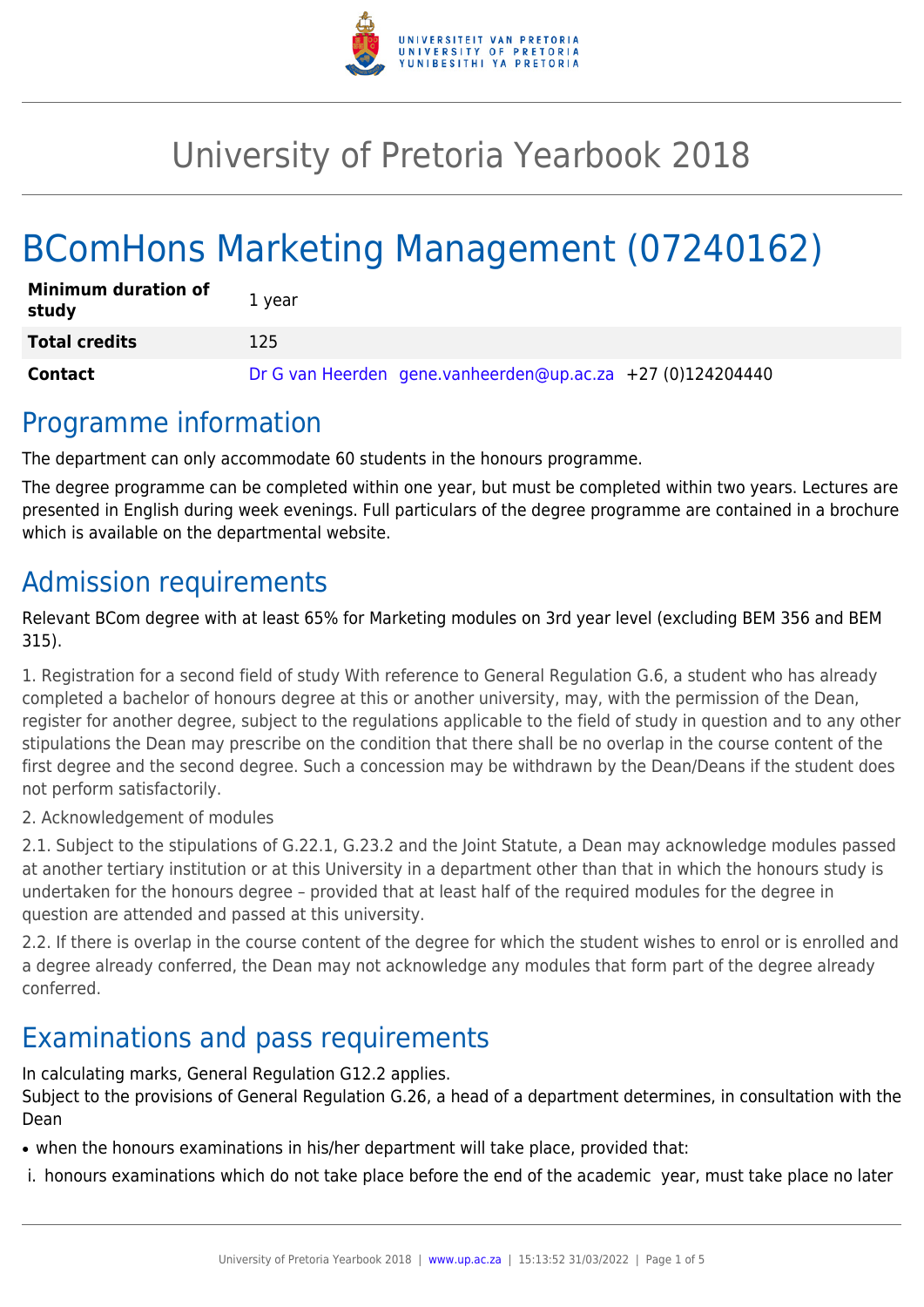

than 18 January of the following year, and all examination results must be submitted to the Student Administration by 25 January; and

- ii. honours examinations which do not take place before the end of the first semester, may take place no later than 15 July, and all examination results must be submitted to the Student Administration on or before 18 July.
- whether a candidate will be admitted to a supplementary examination, provided that a supplementary examination is granted, only once in a maximum of two prescribed semester modules or once in one year module;
- supplementary examinations (if granted) cover the same subject matter as was the case for the examinations;
- NB: For the purpose of this provision, the phrase "not sit for an examination more than twice in the same subject" as it appears in General Regulation G.18.2, implies that a candidate may not be admitted to an examination in a module, including a supplementary examination, more than three times.
- the manner in which research reports are prepared and examined in his department.

**NB**: Full details are published in each department's postgraduate information brochure, which is available from the head of department concerned. The minimum pass mark for a research report is 50%. The provisions regarding pass requirements for dissertations contained in General Regulation G.12.2 apply mutatis mutandis to research reports.

Subject to the provisions of General Regulation G.12.2.1.3, the subminimum required in subdivisions of modules is published in the study guides, which is available from the head of department concerned.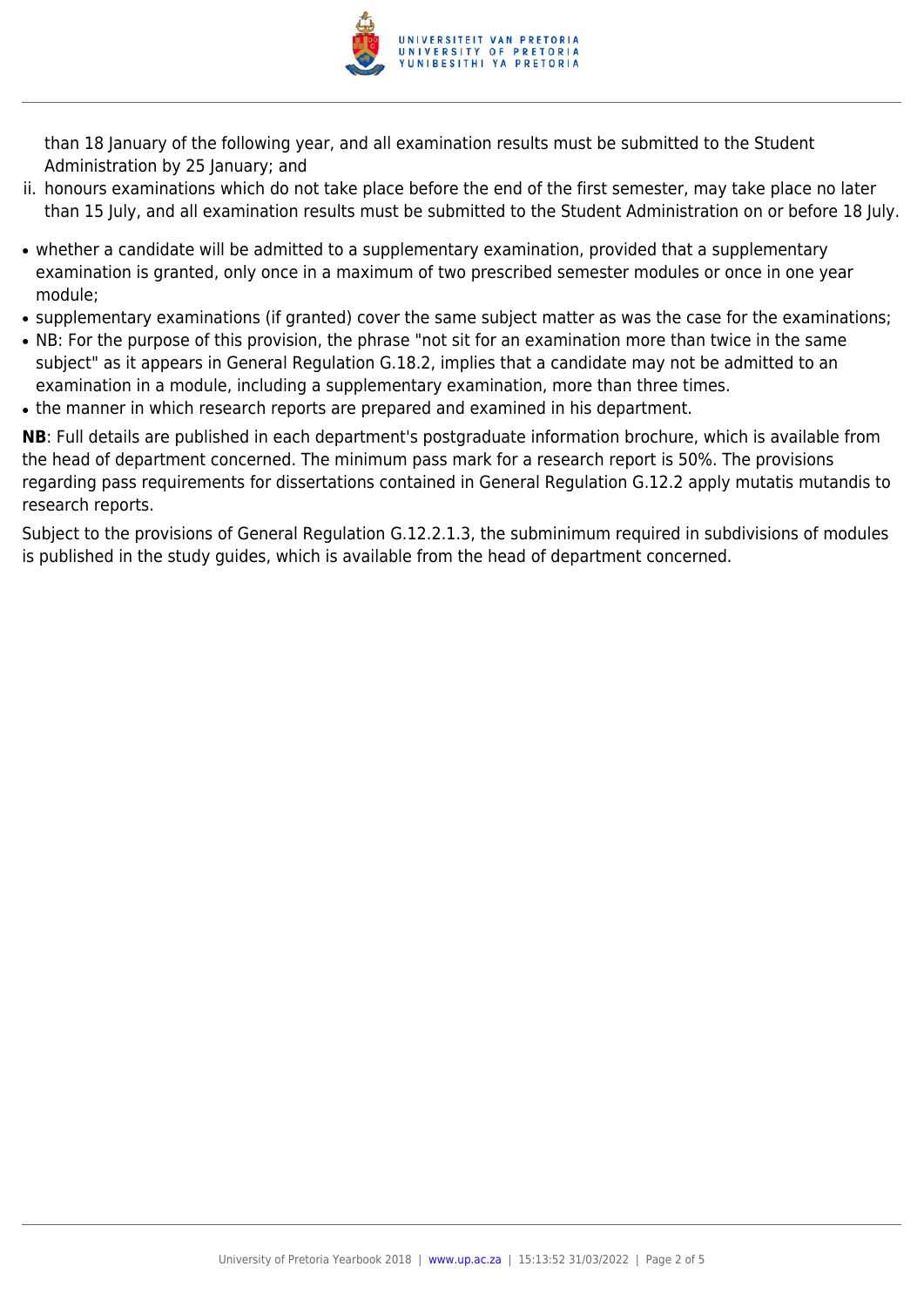

### Curriculum: Final year

**Minimum credits: 125**

### **Core modules**

#### **Marketing in practice 783 (BEM 783)**

| Only for students in BComHons: Marketing<br><b>Prerequisites</b><br><b>Contact time</b><br>2 lectures per week | <b>Module credits</b> | 20.00                          |
|----------------------------------------------------------------------------------------------------------------|-----------------------|--------------------------------|
|                                                                                                                |                       |                                |
|                                                                                                                |                       |                                |
|                                                                                                                | Language of tuition   | Module is presented in English |
| Marketing Management<br><b>Department</b>                                                                      |                       |                                |
| <b>Period of presentation</b><br>Year                                                                          |                       |                                |

#### **Module content**

The module requires the learner to develop a portfolio that demonstrates their ability to conduct research, write research reports, compile different marketing documents/reports, present to audiences, solve marketing-related strategic problems and prepare profile documents.

#### **Research report: Marketing management 795 (BEM 795)**

| <b>Module credits</b>         | 30.00                          |
|-------------------------------|--------------------------------|
| <b>Prerequisites</b>          | <b>NME 703</b>                 |
| <b>Language of tuition</b>    | Module is presented in English |
| <b>Department</b>             | Marketing Management           |
| <b>Period of presentation</b> | Semester 1                     |

#### **Marketing of services 780 (BVD 780)**

| <b>Module credits</b>         | 25.00                                             |
|-------------------------------|---------------------------------------------------|
| <b>Prerequisites</b>          | Only for BComHons (Marketing Management) students |
| <b>Contact time</b>           | 1 lecture per week                                |
| Language of tuition           | Module is presented in English                    |
| <b>Department</b>             | Marketing Management                              |
| <b>Period of presentation</b> | Semester 1 or Semester 2                          |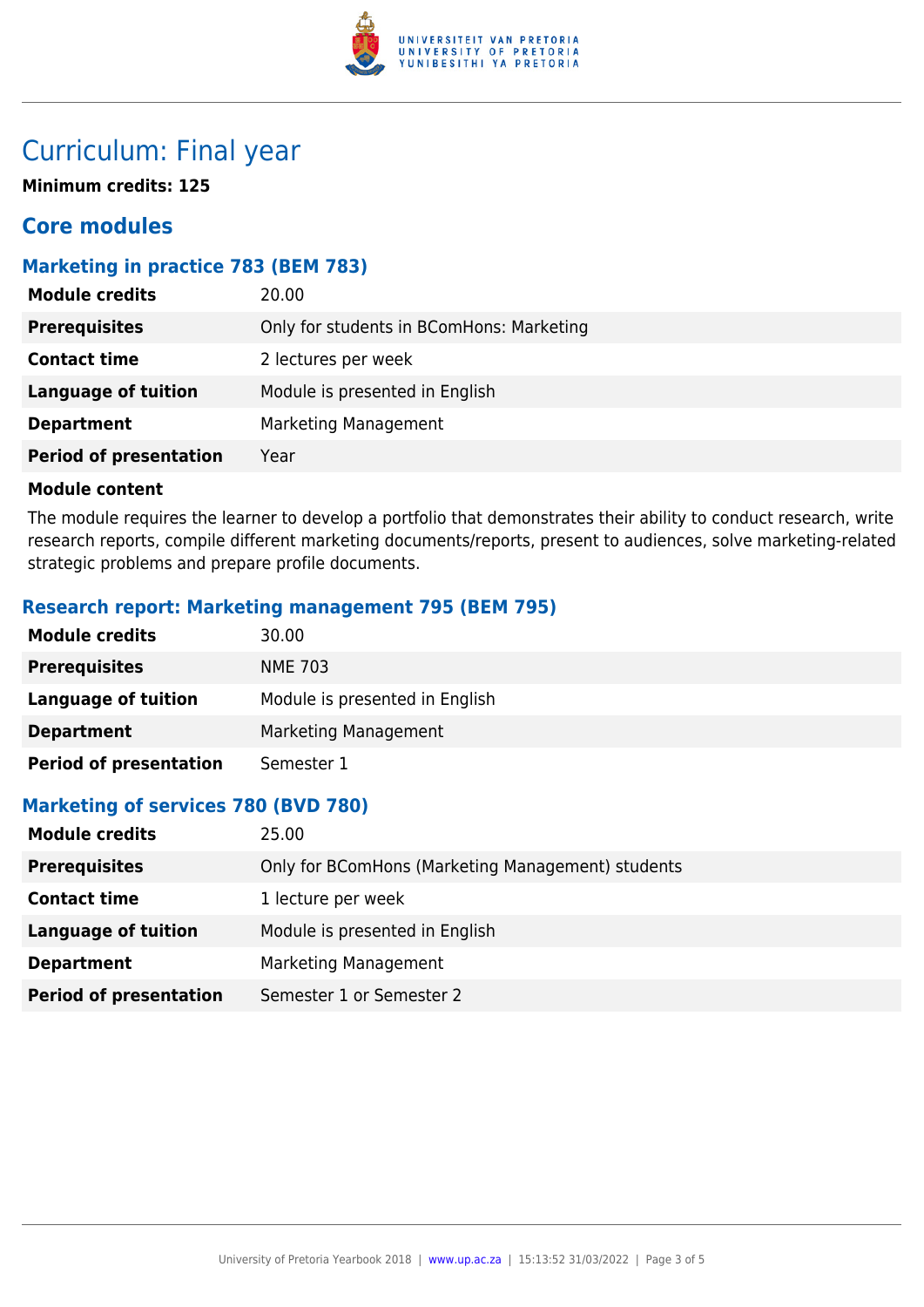

#### **Module content**

Marketing of services gives the student an opportunity to study a speciality area of marketing, which has become a necessity in the South African marketing world.

The module aims at studying important concepts of the basic theory of marketing of services with specific reference to the practical use thereof in the daily business situation. In addition the student is given the opportunity to apply the speciality area of marketing of services in practice and is simultaneously exposed to the latest developments in marketing of services.

Topics which will be handled include the difference between products and services, the expanded marketing services mix, the philosophy of service quality and the measuring of quality service.

Evaluation is in the format of short seminars within group context, progress tests, and assignments.

#### **Research methodology 703 (NME 703)**

| <b>Module credits</b>         | 25.00                          |
|-------------------------------|--------------------------------|
| <b>Prerequisites</b>          | No prerequisites.              |
| <b>Contact time</b>           | 1 lecture per week             |
| <b>Language of tuition</b>    | Module is presented in English |
| <b>Department</b>             | Marketing Management           |
| <b>Period of presentation</b> | Semester 1                     |
|                               |                                |

#### **Module content**

The focus in this module will be teaching on some of the fundamental processes, principles and techniques necessary to conduct and interpret empirical research in a business context.

#### **Strategic marketing management 781 (SBB 781)**

| <b>Module credits</b>         | 25.00                                             |
|-------------------------------|---------------------------------------------------|
| <b>Prerequisites</b>          | Only for BComHons (Marketing Management) students |
| <b>Contact time</b>           | 1 lecture per week                                |
| Language of tuition           | Module is presented in English                    |
| <b>Department</b>             | Marketing Management                              |
| <b>Period of presentation</b> | Semester 1 or Semester 2                          |